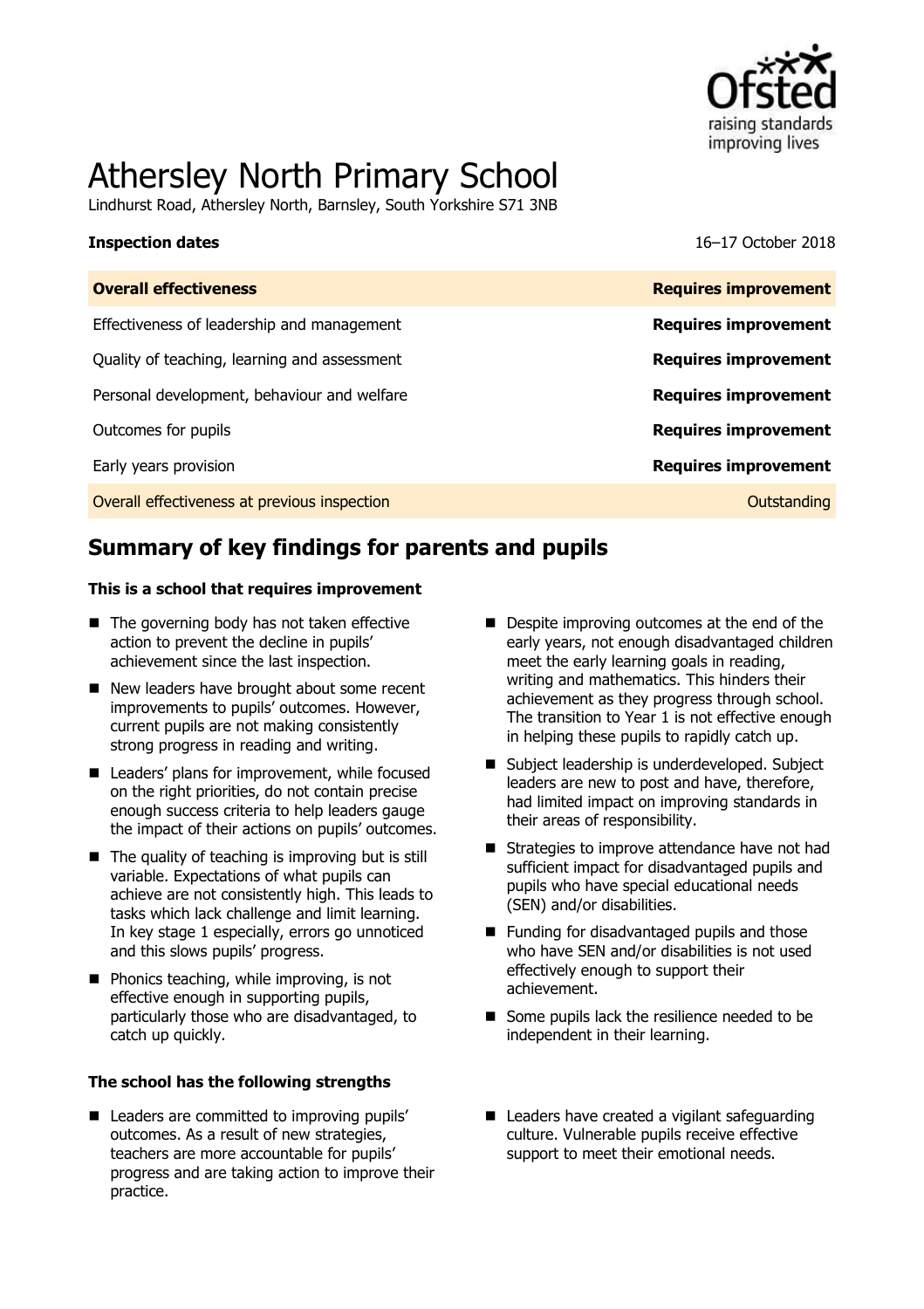

# **Full report**

### **What does the school need to do to improve further?**

- Secure consistency in the quality of teaching, learning and assessment so that pupils' attainment and progress continues to improve by ensuring that:
	- adults check pupils' learning during lessons to make sure that errors and misconceptions are quickly addressed and that pupils are appropriately challenged
	- staff have consistently high expectations of pupils' letter formation, handwriting and presentation
	- pupils develop the resilience needed to become more independent in their learning
	- the transition from Reception to Year 1 is more effective in building on pupils' prior learning and helping them to access the key stage 1 curriculum.
- Ensure that the teaching of phonics continues to improve by making sure that:
	- teaching strategies are consistently applied
	- the books which pupils read in the early stages of reading are phonically decodable and closely matched to their phonics knowledge
	- pupils who need to catch up receive additional support and regular opportunities to practise their reading
	- evaluation of the impact of pupil premium funding results in targeted support to quickly secure disadvantaged pupils' phonics knowledge
	- adults insist on pupils applying their phonics knowledge in their writing.
- Continue to increase the proportion of pupils, including those who are disadvantaged or have SEN and/or disabilities, who reach and exceed the expectations by the end of each key stage in reading, writing and mathematics.
- Improve the effectiveness of leadership and governance by making sure that:
	- subject leadership is developed so it contributes more significantly to rigorously addressing inconsistencies in teaching and learning, developing an effective curriculum and raising standards
	- school improvement plans have clearly identified measures of success to help leaders gauge the impact of actions taken and speed up the rate of pupils' progress
	- additional funding is used more effectively to accelerate the progress of disadvantaged pupils and pupils who have SEN and/or disabilities
	- governors hold school leaders more rigorously to account.
- Reduce absence and persistent absence for disadvantaged pupils and those who have SEN and/or disabilities.
- An external review of the school's use of the pupil premium funding should be undertaken in order to assess how this aspect of leadership and management may be improved.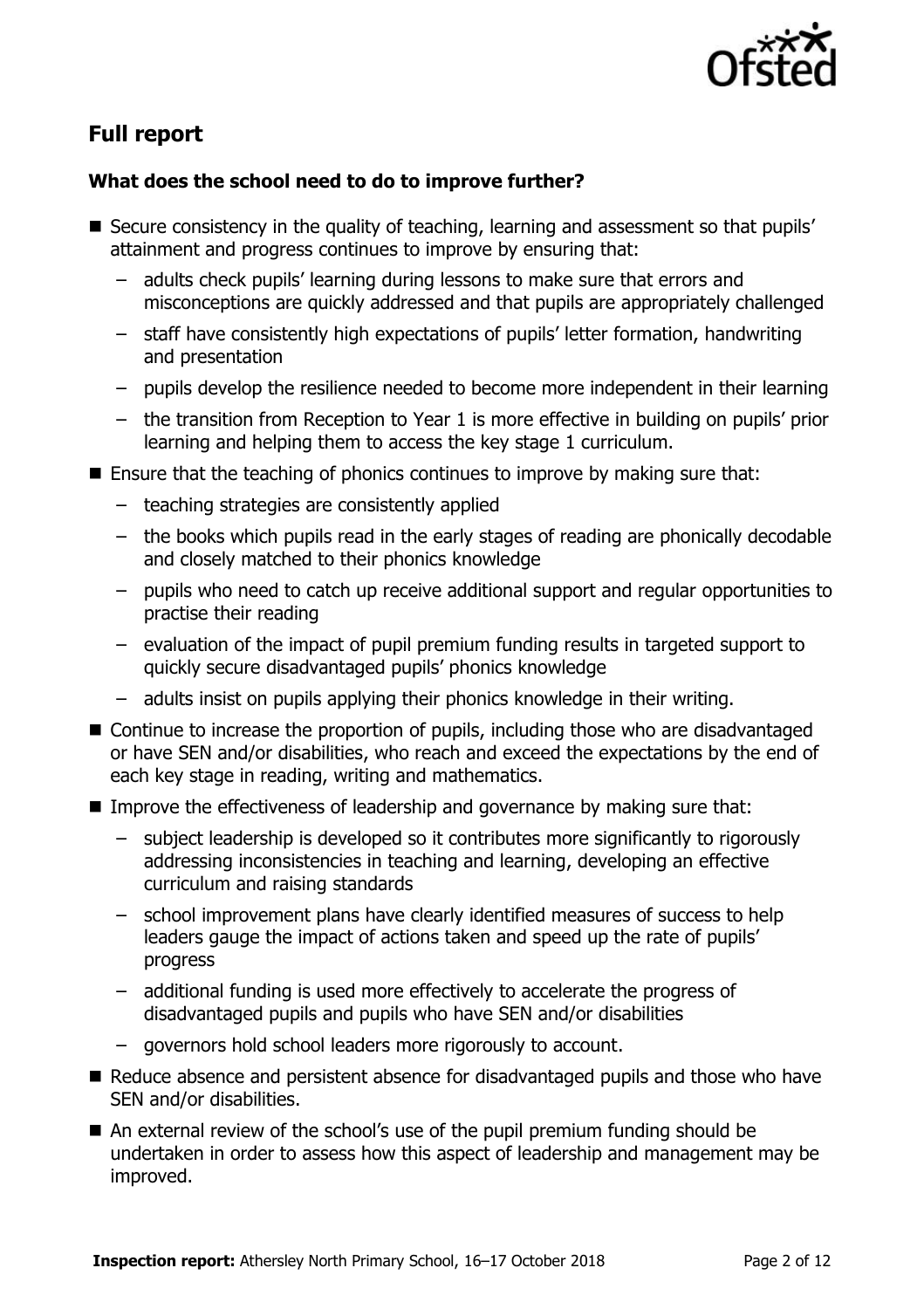

## **Inspection judgements**

#### **Effectiveness of leadership and management Requires improvement**

- **Following a decline in pupils' outcomes and the school's overall effectiveness since its** last inspection, extensive support from the local authority has begun to develop the capacity of leaders and governors. New leaders are beginning to address inadequacies in teaching.
- Due to a legacy of underachievement and remaining inconsistencies in the quality of teaching, actions are not yet resulting in consistently good progress across the school. This is particularly the case in key stage 1 and for disadvantaged pupils and those who have SEN and/or disabilities.
- Leaders are committed to improving the school, but, at times, their actions lack urgency. Leaders' action plans do not contain precise enough measures of success to help them check the impact of actions taken to improve pupils' progress.
- Leaders have not effectively evaluated the use of the extra funding to support disadvantaged pupils or those who have SEN and/or disabilities. Therefore, they have not been able to determine the impact of the support they receive on pupils' attainment and progress and make adjustments where necessary. However, leaders have used funding more effectively to provide support to meet pupils' social and emotional needs. This enables pupils to access learning more readily.
- Leaders have involved teachers in taking greater responsibility for monitoring pupils' progress and this has led to more effective identification of pupils' needs. Actions taken are supporting pupils to begin to make better progress.
- Senior leaders have used checks on the quality of teaching and learning to accurately identify training needs for individuals and the whole-school staff. The weakest teaching has been eliminated and staff feel well supported to improve their practice.
- A wider group of leaders are now beginning to take responsibility for improving pupils' outcomes. Subject leaders, many of whom are new to their roles, are only just beginning to make checks on the quality of teaching in their areas of responsibility. Therefore, they have been unable to contribute sufficiently to improving consistency in the quality of teaching and ensuring that the curriculum is effective. This has meant that their capacity to improve pupils' achievement has been limited.
- As a result of leaders' actions to address weaknesses in the teaching of reading and phonics, current pupils are making stronger progress than that seen in previous years. However, leaders have not made sure that pupils who need to catch up with phonics are receiving effective enough support. Pupil premium funding is not directed precisely enough to support pupils' phonics knowledge and reading development. Additionally, interventions are not checked to see how effective they are. This prevents leaders and governors taking a strategic approach to the use of funding.
- Leaders are not addressing pupils' absence with sufficient rigour and so it is not reducing quickly enough for disadvantaged pupils and pupils who have SEN and/or disabilities.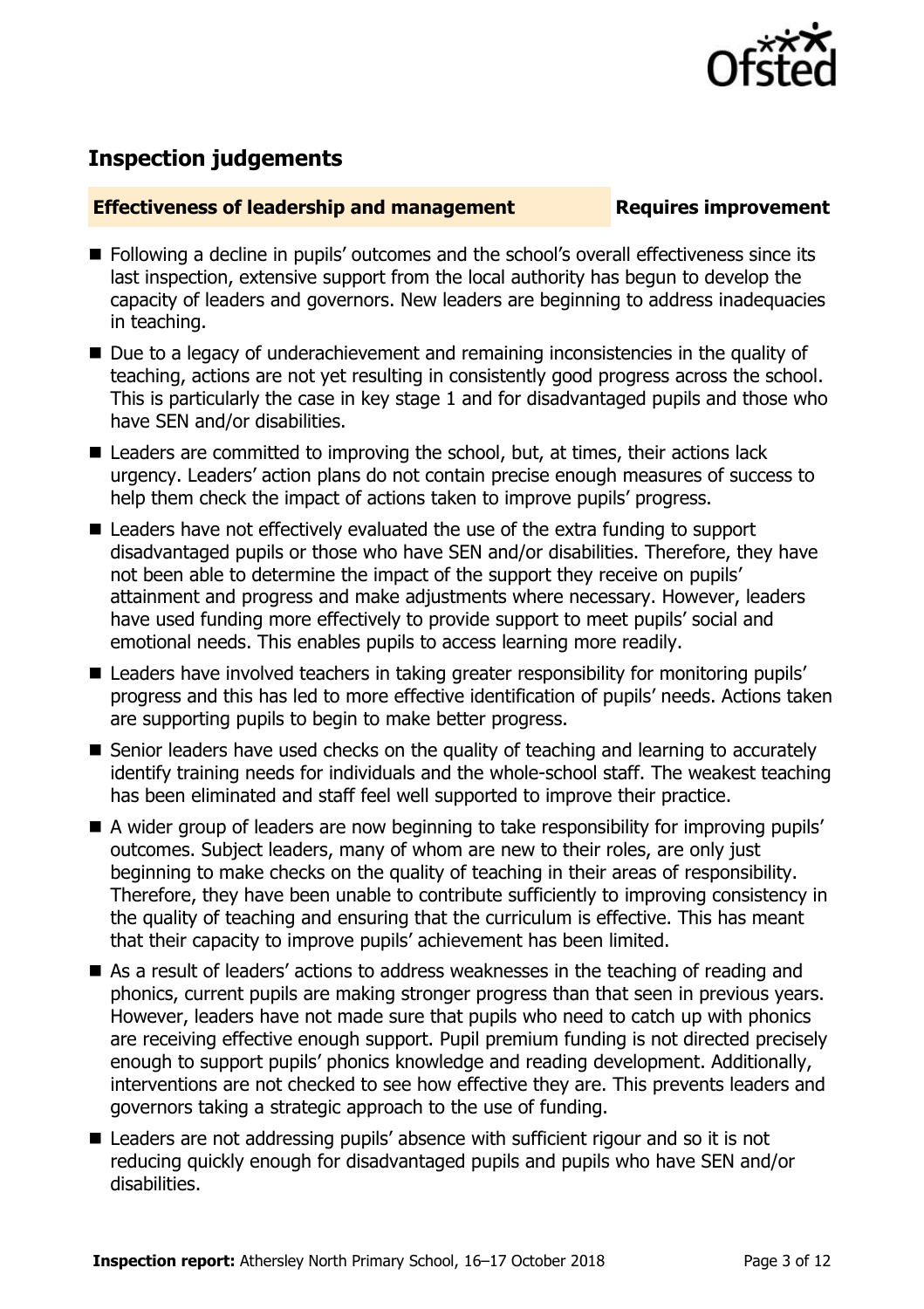

- Leaders have put high-quality literature at the heart of the school's curriculum to support pupils' spiritual, moral, social and cultural development. Leaders recognise that the curriculum is not fully developed, as it is not having the desired impact on pupils' outcomes. Sequences of learning do not support progression in pupils' knowledge effectively enough.
- Leaders use the primary school physical education (PE) and sport funding effectively to offer a range of sporting equipment and activities. This is helping pupils to understand the importance of developing a healthy lifestyle.

### **Governance of the school**

- Over time, the governing body has not exercised sufficient strategic influence to reverse the decline in pupils' achievement.
- Following a review of governance, governors have restructured the governing body and have introduced working parties which make regular visits to school. These visits are being used to understand the work of the school and to challenge leaders about school improvement actions. Governors now have a much clearer understanding of pupils' outcomes and the priorities for improvement.
- While governors are beginning to hold leaders more rigorously to account for pupils' outcomes, this is not always recorded formally and sometimes results in actions being slow to take effect. For example, governors' recommendations about leaders, including more precise and measurable success criteria in the pupil premium strategy, was identified, but has only begun to be actioned several months later.

### **Safeguarding**

- The arrangements for safeguarding are effective. Leaders and governors have put rigorous systems in place to keep pupils safe. These are understood and carried out diligently by staff. Regular training supports staff in being alert to the possible warning signs of abuse that pupils may present. Staff report concerns promptly and the designated safeguarding leader acts swiftly. The school works closely with external agencies to get pupils the help and protection they need as quickly as possible.
- Leaders have ensured that keeping pupils safe is threaded through all aspects of the school's work. The very strong culture of safeguarding that is evident in the school ensures that pupils feel safe and secure and know how to ask for support.

### **Quality of teaching, learning and assessment Requires improvement**

- Even though leaders have successfully eradicated inadequate teaching, inconsistencies in the quality of teaching remain.
- Adults do not always use assessment effectively during phonics teaching to check pupils' understanding and address misconceptions. In the early stages of learning to read, the books which pupils read are not always well matched to their phonics knowledge. Furthermore, pupils who are not on track do not receive sufficiently targeted support to help them frequently practise their developing reading skills. This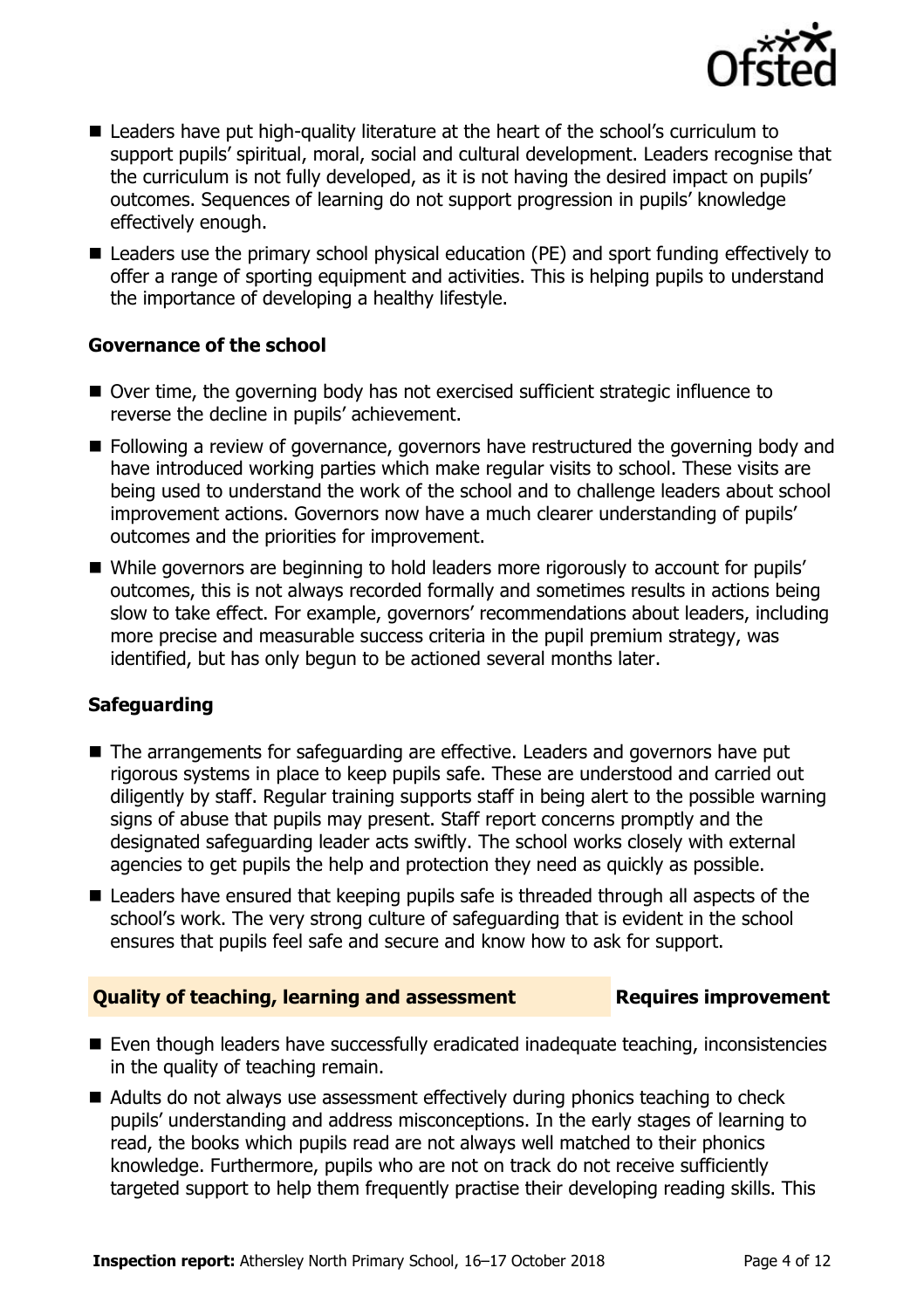

prevents them from being able to read with accuracy and growing fluency.

- Teachers and teaching assistants do not always pick up on pupils' errors and misconceptions can go unnoticed. For example, in key stage 1, there are missed opportunities to check that pupils are applying their phonics knowledge for spelling and using accurate letter formation and appropriate handwriting. This results in incorrect skills being reinforced.
- In key stage 1, learning is not always sufficiently demanding, because teachers' expectations of what pupils can achieve are not always high enough. This results in pupils taking a lack of pride in their work and not applying some of the skills they have previously been taught.
- $\blacksquare$  Pupils who are working below age-related expectations when they enter key stage 1, do not receive the support they need from teachers and teaching assistants to help them quickly catch up. Consequently, their progress is hindered and they struggle to access the curriculum.
- A new approach to reading in key stage 2 is supporting pupils in being able to read with greater understanding. Pupils are enjoying reading the high-quality texts which they share as a whole class.
- $\blacksquare$  A new approach to the teaching of mathematics is developing well and pupils are more frequently accessing age-appropriate learning.
- $\blacksquare$  In Years 5 and 6, where some of the stronger teaching exists, teachers use questioning to good effect to probe pupils' understanding and deepen their knowledge. Pupils are more effectively challenged and supported through planning, which is accurately meeting pupils' needs. This planning is adapted and adjusted according to assessment of pupils' learning. However, some pupils are impeded by earlier underachievement and still have basic skills, which are not yet secure.
- Teachers are beginning to help pupils to develop good learning habits in upper key stage 2. Self and peer assessment, along with regular opportunities to edit and improve their written work, are starting to give pupils greater responsibility for their own learning. However, in other year groups, pupils tend to lack independent learning skills.

#### **Personal development, behaviour and welfare <b>Requires improvement**

#### **Personal development and welfare**

- The school's work to promote pupils' personal development and welfare requires improvement. Pupils do not always take enough responsibility for their own learning. Some pupils lack the confidence to persevere with challenging tasks. They are overlyreliant on adult support and are unsure how to help themselves or seek guidance from others if they do not understand their work.
- Leaders actively seek and value pupils' views. Pupils are encouraged to make a contribution to school life, for example through the pupil parliament. As a result, pupils are developing a sense of responsibility and are proud of their school and the opportunities it provides.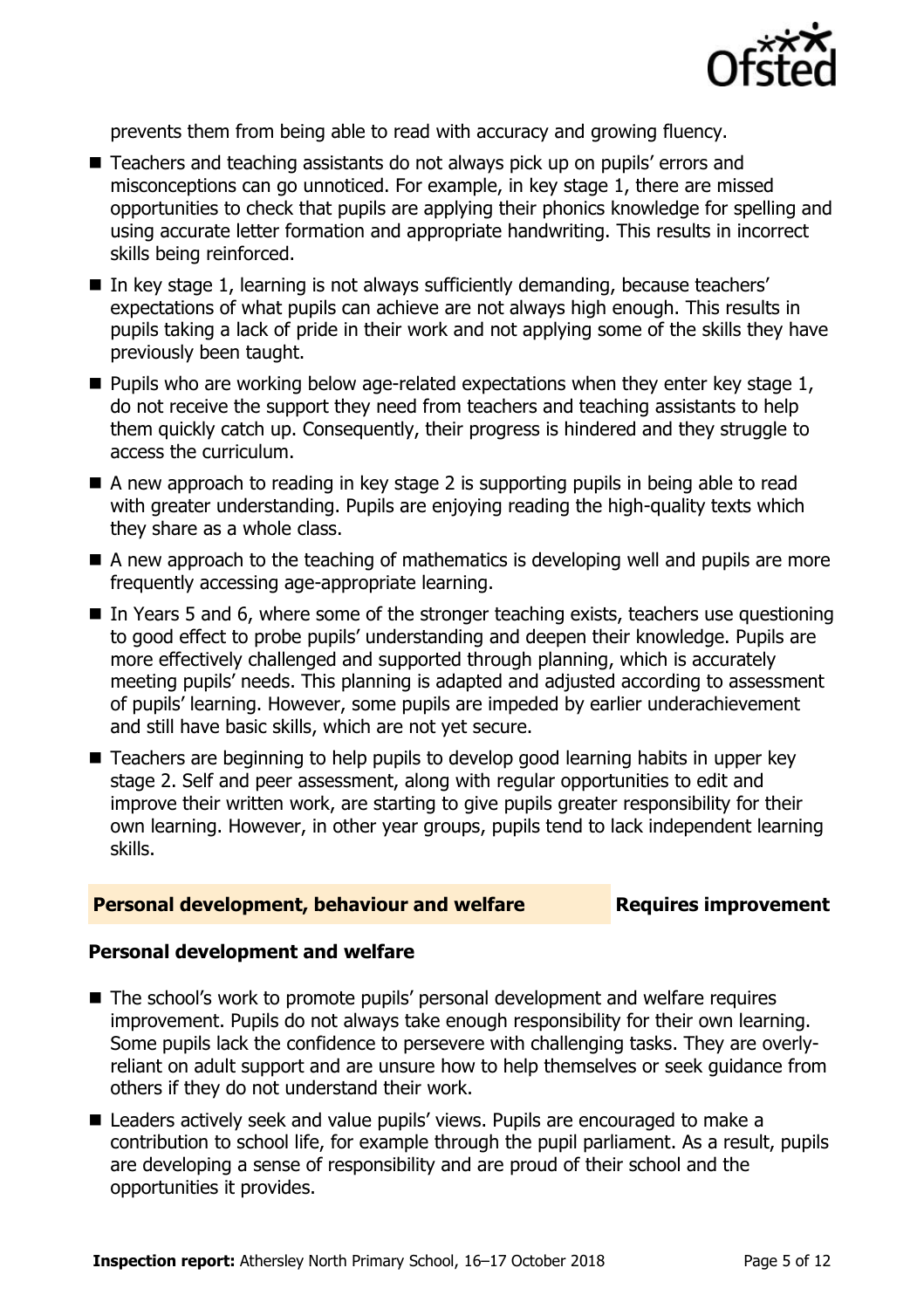

- $\blacksquare$  Pupils say that they feel safe and that staff deal with the rare incidents of bullying successfully. The curriculum is resulting in pupils having a suitable understanding of how to stay safe, for example when crossing roads or when using the internet.
- Support for vulnerable pupils is strong. School leaders and staff know pupils and their families well. Links with a range of professionals and external agencies support pupils to be ready for learning. A whole-school approach to supporting pupils' social and emotional needs has had a positive impact on improving pupils' attitudes to learning and has contributed to decreasing exclusions.
- A calm and prompt start to school is encouraged through breakfast club and 'check-ins' for those pupils who are struggling to attend school regularly and on time.
- **Pupils are encouraged to keep fit and healthy. They enjoy using the playground** equipment and completing a daily mile to help them to be physically active.

### **Behaviour**

- The behaviour of pupils requires improvement. Pupils usually behave well in the classroom, listening to the teacher and applying themselves to their work. However, expectations from staff are not consistently high and, as a result, pupils do not always show good attitudes to their learning.
- Leaders' introduction of the catch-up club has significantly improved pupils' punctuality. However, a higher proportion of disadvantaged pupils and pupils who have SEN and/or disabilities are absent, and persistently absent, than seen nationally.
- $\blacksquare$  Pupils understand the behaviour system and feel that it helps them improve their behaviour. Pupils usually follow routines well and behave sensibly as they move around school. They play respectfully and positively together in the playground.
- Fixed-term exclusions have reduced consistently over the last four years. The inclusion team and training for staff have resulted in pupils being able to manage their feelings and behaviour more effectively.

### **Outcomes for pupils Requires improvement**

- $\blacksquare$  Previous inadequacies in teaching, particularly in the teaching of phonics, have led to a legacy of underachievement for current pupils. This has affected pupils' reading and writing development as they progress through school, especially for disadvantaged pupils and those with SEN and/or disabilities.
- $\blacksquare$  The proportion of pupils who met the expected standard in the Year 1 phonics screening check improved from 58% in 2017 to 73% in 2018. It improved from 32% to 53% for disadvantaged pupils. Despite this increase, not enough pupils secure their phonics knowledge quickly enough. Almost half of the pupils eligible for pupil premium funding did not meet the standard. This hinders their reading and writing development and their ability to access learning throughout the curriculum. Furthermore, pupils who need to catch up do not receive targeted enough support to help them do so rapidly.
- In the early stages of reading, books are not well matched to pupils' phonics knowledge and some books are not phonically decodable. This means that pupils are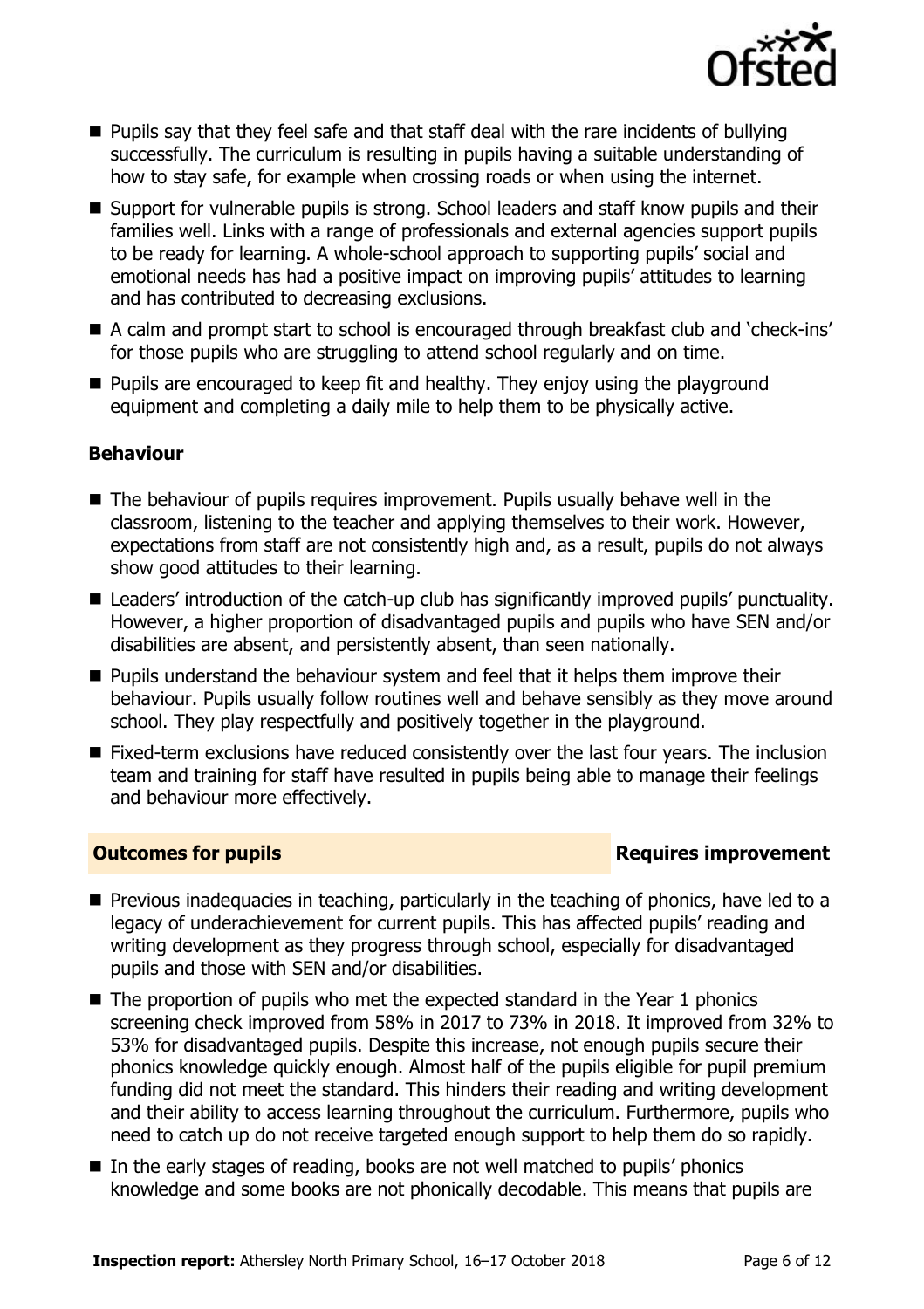

not able to read all of the words and are hindered from developing in confidence and fluency.

- Leaders have introduced a new approach to the teaching of reading in key stage 2 and have raised the profile of reading throughout school. Pupils in Years 5 and 6 were able to explain why reading is so important and how teachers encourage them to read regularly. In 2018, there was an increase, to just below the national average, in the proportion of pupils reaching the expected standard in reading by the end of key stage 2.
- A large proportion of children leave the early years not well enough prepared for the challenges of the national curriculum in Year 1. Inconsistent teaching in key stage 1 and ineffective use of early years assessment information lead to pupils not catching up as quickly as they should do.
- Current pupils are not making consistently strong progress. However, in Years 5 and 6, where teaching is most effective, pupils are making faster progress in reading, writing and mathematics. Higher expectations and increased challenge resulted in aboveaverage proportions of pupils achieving the high standard in the reading, mathematics, and grammar, punctuation and spelling assessments at the end of Year 6 in 2018.
- A new approach to the teaching of mathematics has been introduced. Pupils' books show that they have more opportunities to reason and solve problems. Key stage 2 attainment has been in line with the national average for mathematics in 2017 and 2018.
- The leader of provision for pupils with SEN and/or disabilities has identified the right learning targets to support pupils in making the progress they need to. However, the impact of this on pupils' progress is limited for some pupils by inconsistencies in the effectiveness of teaching.

### **Early years provision**

- The proportion of children reaching a good level of development by the end of the early years has been consistently well below the national average over time. In 2018, the figure increased to 65%, but remains below the national average of 72%.
- Leaders' actions to improve achievement for disadvantaged children have resulted in an increase in the proportion of this group reaching a good level of development, from 29% to 56% between 2017 and 2018. Despite this improvement, almost half of this group did not meet the early learning goals in reading, writing and number and were not sufficiently prepared for the demands of the curriculum in key stage 1. Transition between Reception and Year 1 has not been effective enough to support these pupils in quickly catching up as they enter key stage 1.
- Leaders have taken action to address the previous weakness in boys' achievement. As a result of more mark-making opportunities and activities to support children's motorskill development, particularly in the outdoor area, boys' achievement in 2018 was much closer to that of boys nationally than in previous years. However, when children are working independently, adults miss opportunities to encourage them to practise their newly developing reading, writing and mathematics skills. This means that their progress is not as fast as it could be.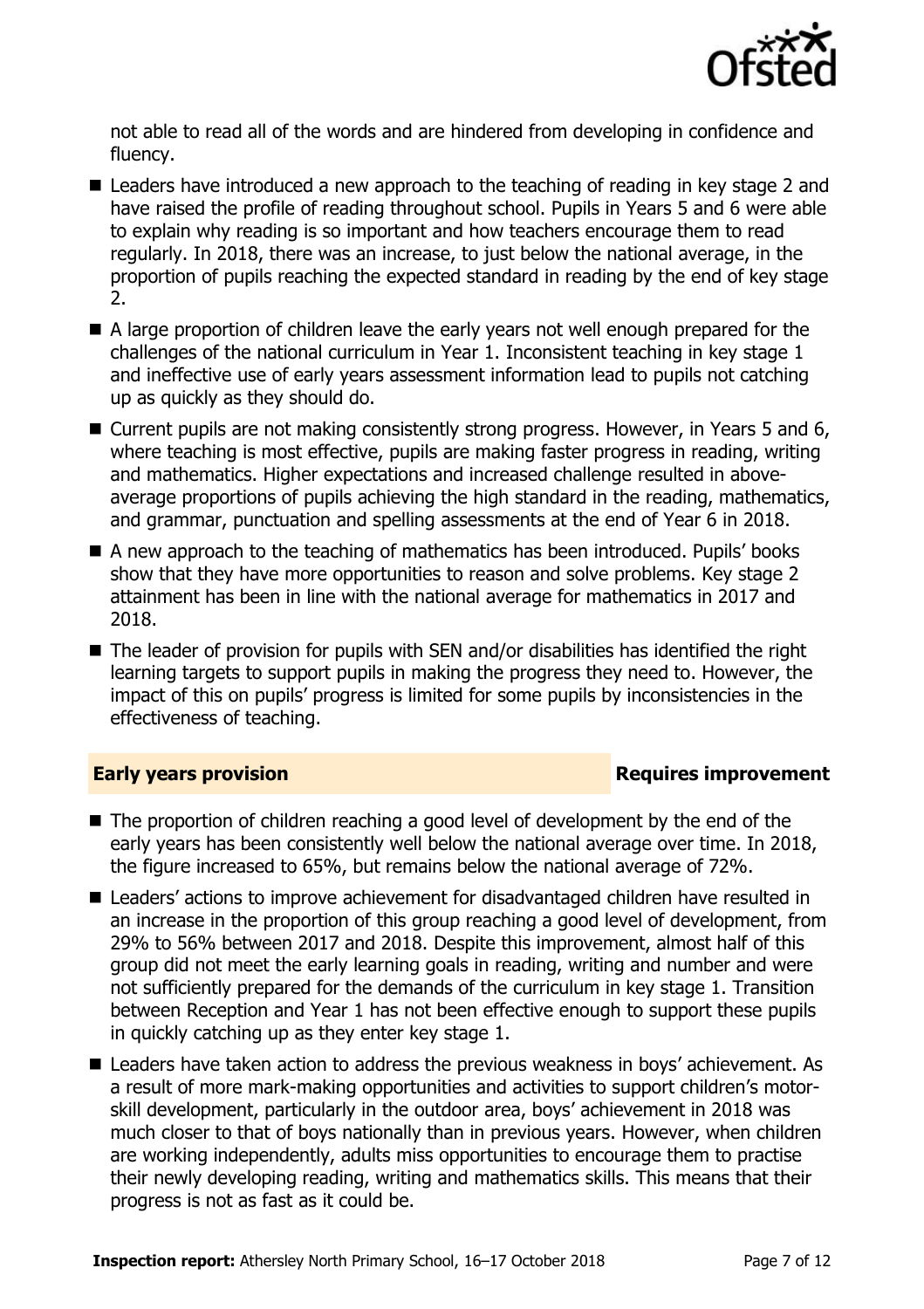

- Children in both Nursery and Reception receive phonics teaching which is accurately pitched to build on their prior knowledge. However, adults within the early years unit are not consistent in their approach to the teaching of phonics. There are missed opportunities for staff to model correct letter formation and to check children's work and intervene as necessary. This slows children's progress.
- Staff take their safeguarding responsibilities seriously. They ensure that children are well cared for and that the legal welfare requirements are met. Relationships between adults and children are strong and, as a result, children feel secure and gain in confidence during their time in Nursery and Reception.
- The outdoor area offers a wide range of learning opportunities and assists children's creativity and independence. Children use the resources provided effectively to explore and investigate their environment. Children's physical development is strongly promoted.
- There are effective links with parents. Parents are welcomed into Nursery for 15 mins at the start and end of each day. Parents join in their child's learning activities and this helps them to know how to support their child's learning at home. Additional home visits for identified children are used to raise parents' awareness of how they can support their child to succeed at school.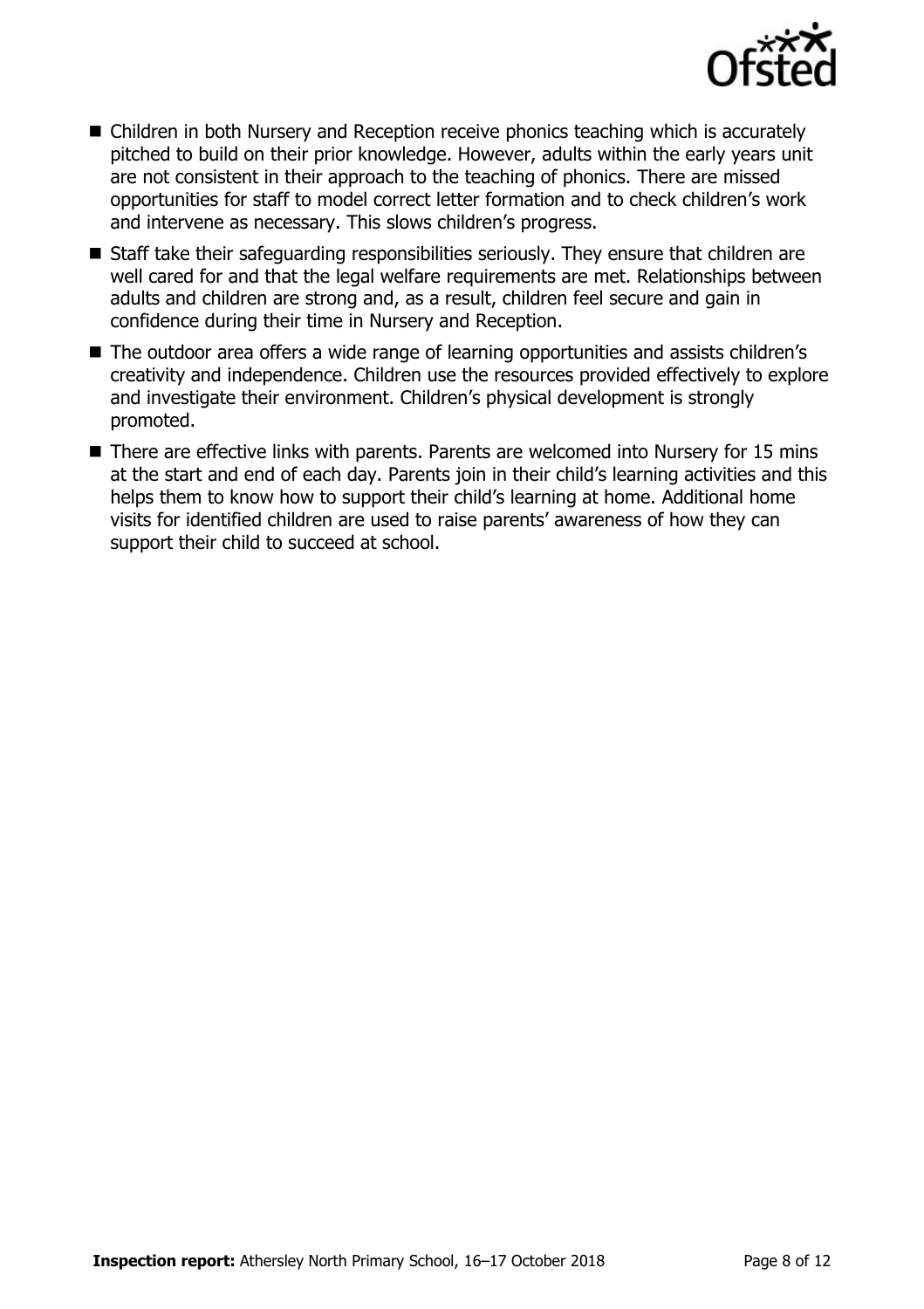

# **School details**

| Unique reference number | 131157          |
|-------------------------|-----------------|
| Local authority         | <b>Barnsley</b> |
| Inspection number       | 10053220        |

This inspection was carried out under section 8 of the Education Act 2005. The inspection was also deemed a section 5 inspection under the same Act.

| Type of school                      | Primary                           |
|-------------------------------------|-----------------------------------|
| School category                     | Community                         |
| Age range of pupils                 | 3 to 11                           |
| <b>Gender of pupils</b>             | Mixed                             |
| Number of pupils on the school roll | 319                               |
| Appropriate authority               | The governing body                |
| Chair                               | Peter Lodge                       |
| Headteacher (co-headteachers)       | Kirsty Wordsworth and Clare Storr |
| Telephone number                    | 01226 288 674                     |
| Website                             | www.athersleynorthprimary.co.uk   |
| Email address                       | head@athersleynorthprimary.co.uk  |
| Date of previous inspection         | 13-14 December 2012               |

### **Information about this school**

- Following the retirement of the previous headteacher and a restructure of the leadership team, two co-headteachers were appointed from September 2017. Many other leaders are also new in post.
- Athersley North is a little larger than the average-sized primary school. The vast majority of pupils are of White British heritage. A few pupils are from other mixed backgrounds. The proportion of disadvantaged pupils supported by the pupil premium is well above the national average.
- The proportions of pupils who have SEN and/or disabilities and those who are supported by an education, health and care plan are much higher than the national average.
- The school runs breakfast and after-school clubs.
- The school has received extensive support and training brokered by the local authority.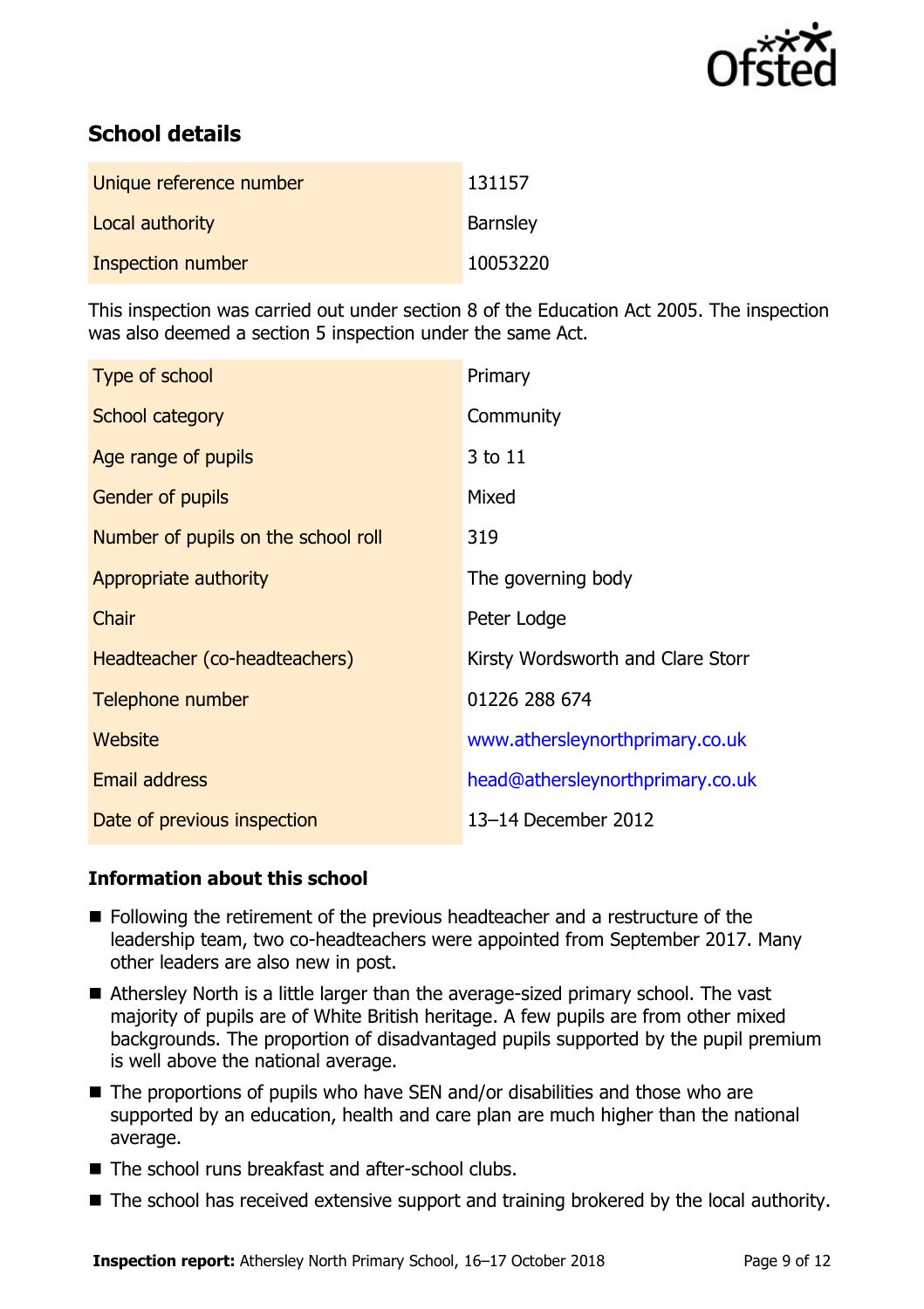

This has included support from national, local and specialist leaders of education.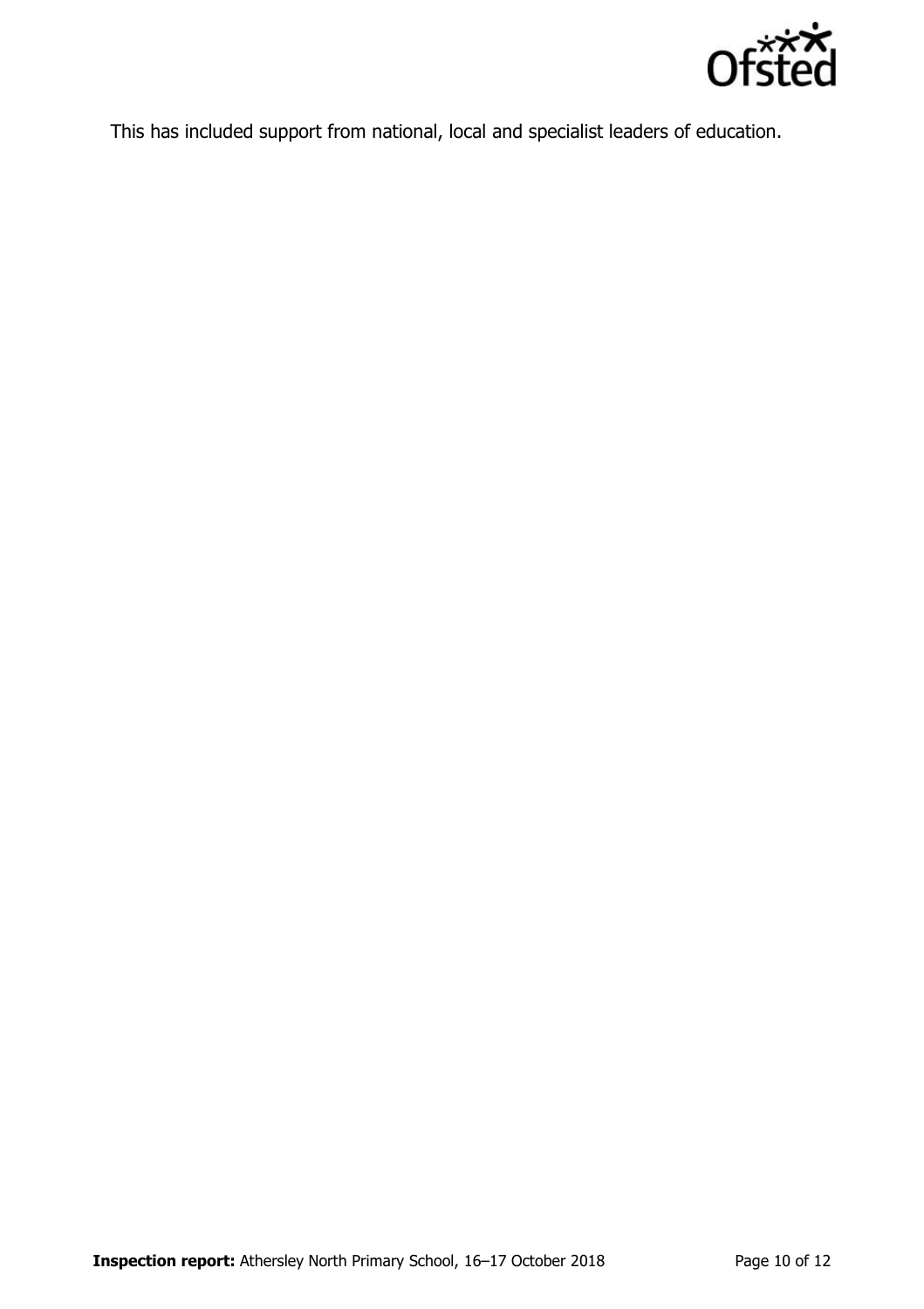

# **Information about this inspection**

- Inspectors observed teaching and learning throughout the school. Several of the observations were undertaken jointly with one of the co-headteachers. Inspectors listened to some pupils read and talked to several pupils about their experience of the school.
- Inspectors held meetings with senior leaders and subject leaders. A meeting was held with the chair of the local governing body. A meeting also took place with a representative of the local authority.
- Discussions took place with a group of teachers about the support and development they receive.
- Inspectors looked at a range of pupils' work in books, along with the school's information on pupils' achievement, to determine the progress that they are making.
- A range of documentation was considered. This included the school's self-evaluation, records of the monitoring of teaching and learning, the school improvement plan, information relating to the attendance and behaviour of pupils, safeguarding and child protection records, and minutes from governing body meetings. Documents outlining the arrangements for the use of pupil premium funding were also considered.
- Inspectors spoke to parents informally at the start of the school day to seek their views about the school. The 24 responses to Ofsted's online questionnaire, Parent View, were also taken into consideration.

#### **Inspection team**

| Kirsty Godfrey, lead inspector | Her Majesty's Inspector |
|--------------------------------|-------------------------|
| Matthew Knox                   | Ofsted Inspector        |
| Janet Keefe                    | <b>Ofsted Inspector</b> |